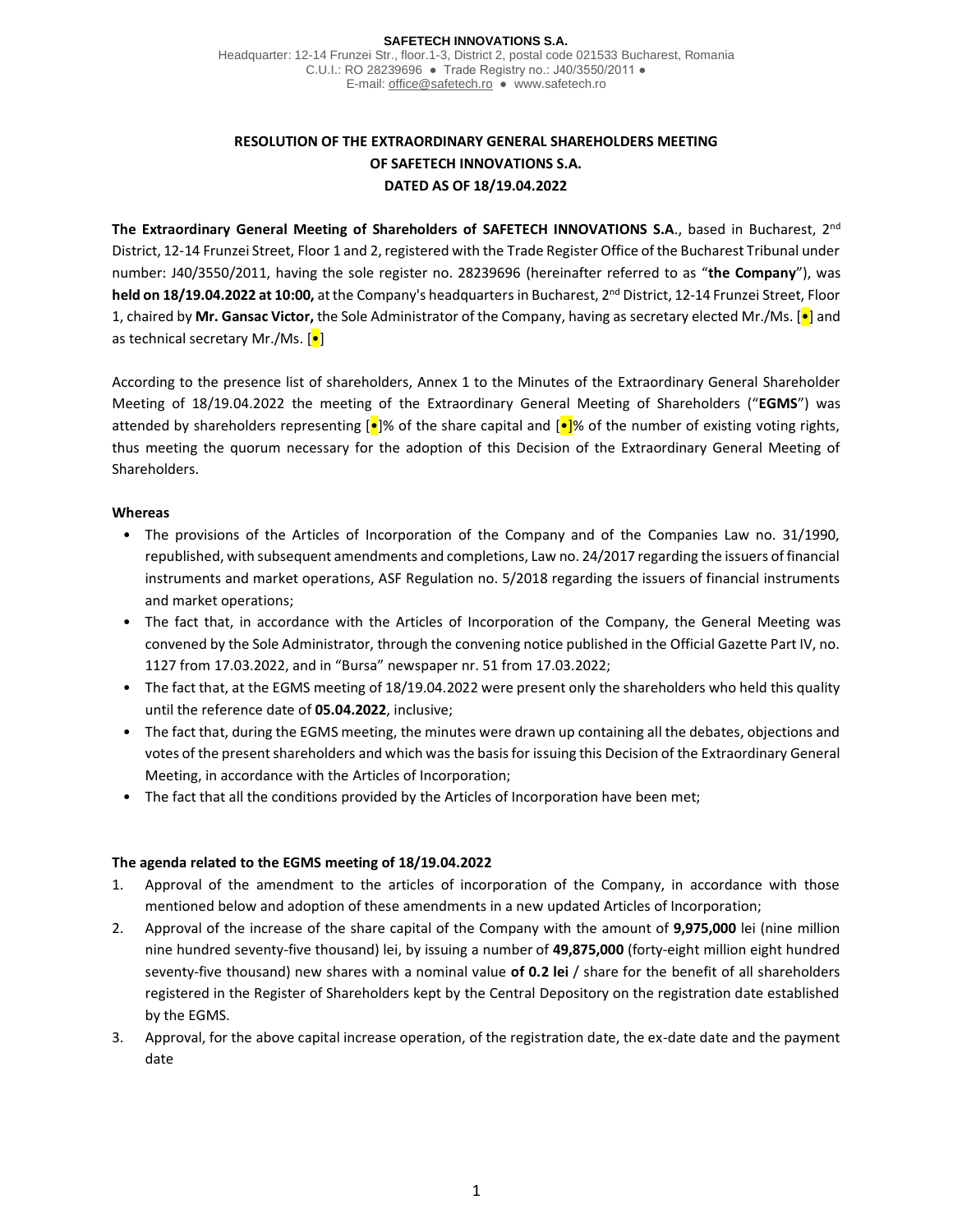- 4. Approval of the admission to trading of the Company's shares on the regulated market administered by the Bucharest Stock Exchange S.A. empowering the Board of Directors to take all necessary actions and formalities for this purpose.
- 5. Authorization and power of attorney. Gansac Victor, in order to sign any documents and undertake any necessary formalities in order to implement, submit, register and publish the EGMS decisions and / or the operations approved.

**The Shareholders present or represented, confirming the above-mentioned agenda, have enacted the following decisions:**

# **Decision no. 1**

# **Approval the amendments to the articles of incorporation of the Company**

**In the presence of shareholders representing [•]% of the share capital and [•]% of the total voting rights, with the affirmative vote of the shareholders representing [•]% from the votes of the present shareholders, represented or who expressed their vote by correspondence, with the negative vote of the shareholders representing [•]% from the votes of the present, represented shareholders or who expressed their vote by correspondence (there being [•] abstentions):**

# **Approved/Rejected**

- 3.1. The amendments to the articles of incorporation of the Company, in accordance with those mentioned below and adoption of these amendments in a new updated Articles of Incorporation:
	- **i.** Any reference to "Sole Director" shall be replaced by "Board of Directors".
	- **ii.** The duration of the company is specified as being for an undetermined period.
	- **iii.** Article 12.4, point i) is abolished.
	- **iv.** Article 12.5 and complete with the following paragraphs:

"m) sets up the main terms and conditions of the legal documents concluded by the Board of Directors or by the General Manager, in the name and on behalf of the Company, having as object the acts of acquisition, alienation, exchange or guarantee of the Company, whose value exceeds, individually or cumulatively, during a financial year, 20% of the total fixed assets, less receivables, as these values have been confirmed in the most recent audited financial statements of the Company;

n) sets up the main terms and conditions of the deeds of lease of tangible assets, for a period longer than one year, whose individual or cumulative value compared to the same co-contractor or persons involved or acting in concert exceeds 20% of the value total fixed assets, less receivables at the date of conclusion of the legal document, as well as associations for a period of more than one year, exceeding the same value, as these values were established in the most recent audited financial statements of the Company; "

### **v**. Chapter V - "**Company Management**" is **amended and shall have the following content:**

### "**Article 16 - Organization**

16.1. The company is managed in a unitary system by a Board of Directors consisting of an odd number of members, between a minimum of 3 (three) and a maximum of 7 (seven) members elected by the Ordinary General Meeting of Shareholders for a period of **2 (two) years**, with the possibility for members to be elected for successive terms. Once the members of the Board of Directors have been elected, the Ordinary General Meeting of Shareholders will decide the exact number of members of the Board of Directors. At least one of the members of the Board of Directors must be independent.

16.2. Most members of the Board of Directors are non-executive directors.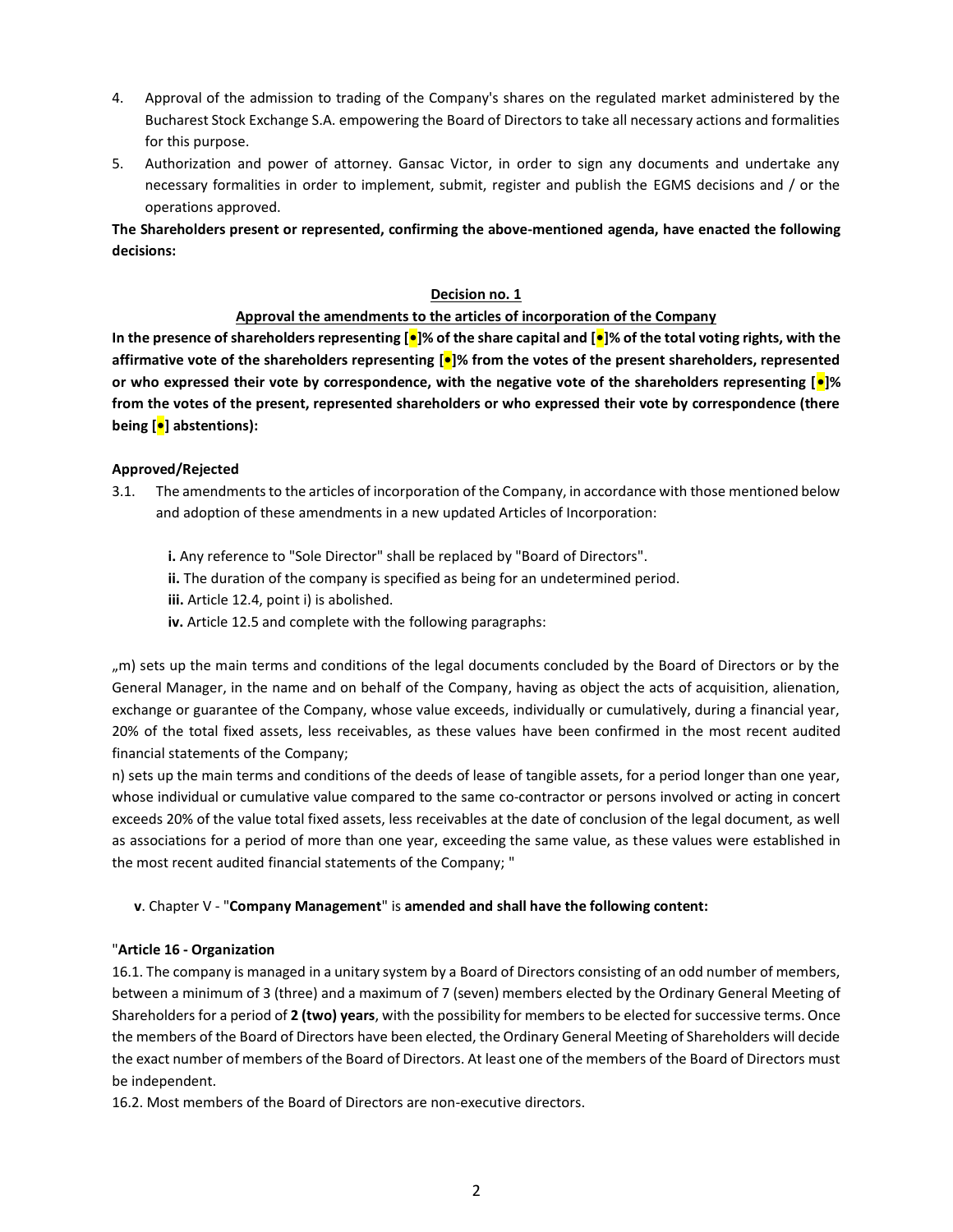16.3. The administrators may be natural or legal persons, without limitation, in accordance with the legal provisions in force. The Board of Directors may set up advisory committees consisting of at least 2 members of the board and charged with conducting investigations and making recommendations to the board in areas such as auditing, remunerating directors, directors and staff or nominating candidates for various management positions. The committees shall report regularly to the Board on their work.

16.4. Candidates for the positions of members of the Board of Directors may be nominated by the shareholders regardless of their participation in the share capital or by the incumbent members of the Board of Directors.

16.5 The members of the Board of Directors will be insured for professional liability. The same obligation of insurance for professional liability has the persons appointed in the position of director of the Company.

16.6. The members of the Board of Directors exercise their attributions based on a mandate contract concluded between the Company and each of the members.

16.7. In the event of a vacancy, the Board of Directors shall appoint a temporary member for a term of office beginning on the date of his appointment and ending on the date on which the general meeting of shareholders decides to appoint a member to the Board of Directors. In this case, the remaining members of the Board of Directors will include on the agenda of the next ordinary general meeting of the Company the appointment of a member of the Board of Directors. If the number of existing members falls below 3 (three) at any time, the remaining members will urgently convene a general meeting which will have on its agenda the election of members of the Board of Directors to fill the vacancies.

16.8. The Chairman of the Board of Directors is elected by the Board of Directors, from among its members, by secret ballot. The Chairman of the Board of Directors may also be appointed General Manager of the Company.

16.9. The Chairman of the Board of Directors has the following attributions:

a) coordinates the activity of the Board of Directors and reports on it to the general meeting of shareholders;

b) supervises the functioning of the corporate bodies of the Company;

c) convenes the meetings of the Board of Directors, establishes the agenda, supervises the transmission of information in an appropriate manner to the members of the Board of Directors regarding the items included on the agenda of the meetings and chairs the meetings;

d) it is ensured that the meetings of the Board of Directors are carried out efficiently and effectively, the agenda of the meetings of the Board of Directors being duly respected;

e) maintains regular contact with the General Manager, maintaining a close and constructive professional relationship;

f) monitors the correct implementation of the decisions of the Board of Directors;

g) Chairs the meetings of the General Meeting of Shareholders;

h) leads the meetings of the Board of Directors with the shareholders and other key persons of the Company;

i) any other attributions provided by law.

16.10. In case the President is temporarily unable to exercise his attributions, during the respective state of impossibility, the Board of Directors may entrust another administrator with the fulfillment of the function of president.

16.11. Persons who, according to this law, cannot be founders, nor can they be directors, directors or representatives of the Company, and if they have been elected, they are deprived of their rights.

16.12. at the date of adoption of this Articles of Association, the Board of Directors consists of [•] members, as follows:

[name and identification data]

[name and identification data]

[name and identification data] - independent member

**Article 17 - Functioning of the Board of Directors**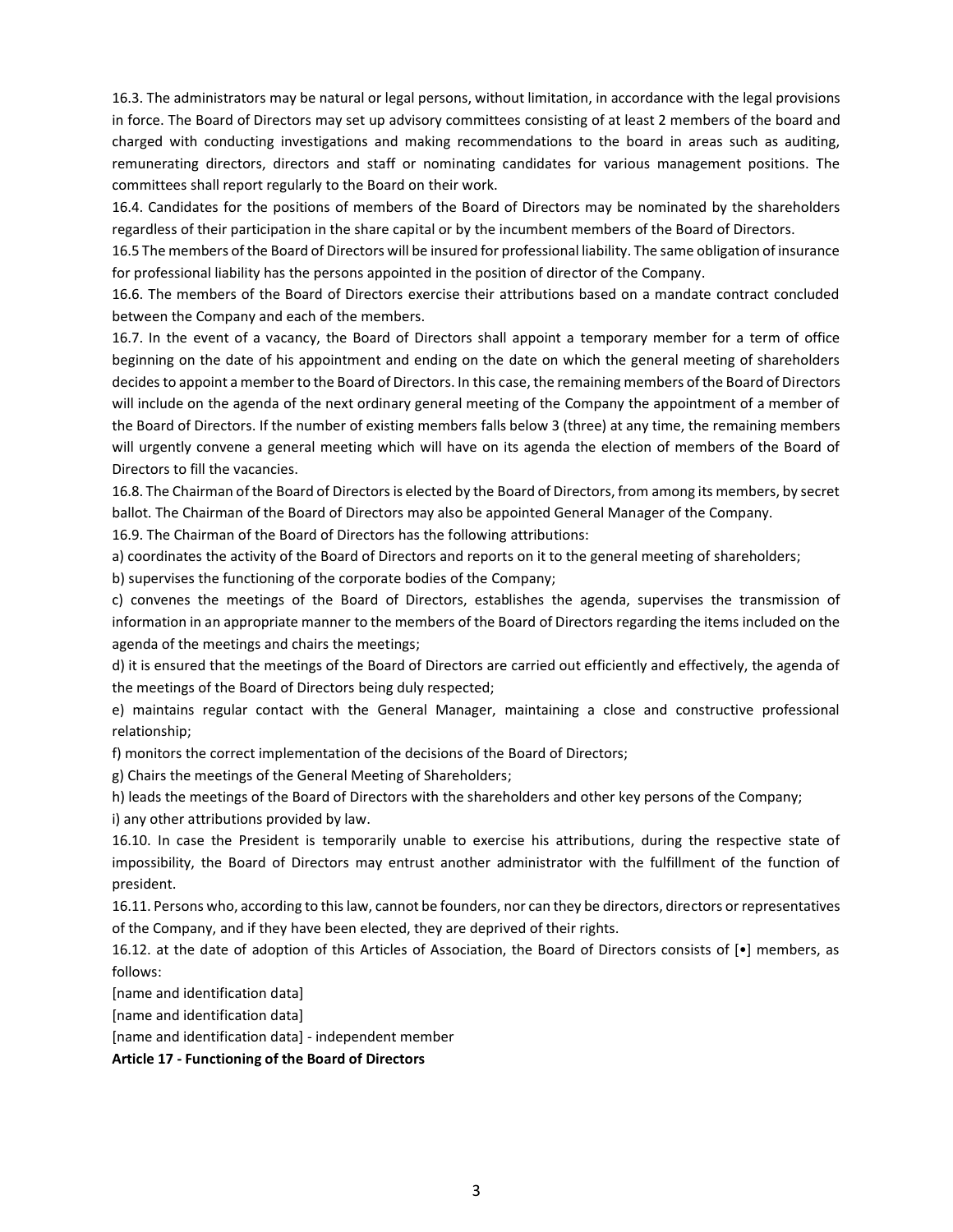17.1. The Board of Directors meets in regular meetings, convened by the Chairman of the Board of Directors at least once every 3 months. The convening of the meetings is sent to the members of the Board of Directors at least five (5) calendar days before the proposed date for a regular meeting.

17.2. If necessary, special meetings of the Board of Directors may be convened by the Chairman of the Board of Directors on his own initiative, as well as at the proposal of at least two (2) members of the Board of Directors or the General Manager, in each case with at least three calendar days before the date of the meeting.

17.3. In exceptional cases, justified by the urgency of the situation and by the interest of the Company, the decisions of the Board of Directors may be taken by unanimous written vote of the members, without the need for a meeting of the respective body.

17.4. The General Manager participates in the meetings of the Board of Directors, if convened, without having the right to vote, except for the directors who are also members of the Board of Directors. The Chairman of the Board of Directors may invite other persons, including the directors or the management of the branches, to attend the meetings of the Board of Directors, in whole or in part, depending on the agenda, without the right to vote. The Chairman of the Board of Directors may decide at any time that any person who is not a member of the Board of Directors shall leave the meeting of the Board of Directors.

17.5. The agenda of each meeting of the Board of Directors is established by the Chairman of the Board of Directors, after consultation with the General Manager and the members of the Board of Directors. If the meeting of the Board of Directors is convened at the request of at least 2 members of the Board of Directors or at the request of the General Manager, the respective members of the Board of Directors or the General Manager who have requested the meeting will propose the order of and will prepare and submit the materials related to each item proposed for the agenda.

17.6. The convening notice of the meetings of the Board of Directors must be sent in writing, by e-mail, fax, registered letter or by courier, in each case with acknowledgment of receipt and must include the date, time and place of the meeting, as well as the proposed agenda with relevant materials. and any other documents required for the meeting, in the first or second convocation. The meeting of the Board of Directors may be held at any time without notice, if all members of the Board of Directors are present (in person or through representation) or if those who are not present waive, in writing expressly, the requirement to receive the meeting notice.

17.7. The Board of Directors may hold meetings by:

a) the direct participation in the meeting of the members, personally or by representation, at the place provided in the convocation or at the agreed location of the meeting, both in case of a meeting meeting with the fulfillment of the convening formalities, and in case of a meeting meeting with waiver of formalities to convene;

b) the participation of the members in the meeting through the following means of distance communication: telephone or video conference, with the fulfillment of the technical conditions necessary to identify the participants, the effective participation of the members in the Board meeting and the retransmission of the deliberations continuously;

c) without the meeting of the Board of Directors, by correspondence, in exceptional cases, justified by the urgency of the situation and by the interest of the Company, by the unanimous vote expressed in writing of all the members of the Board of Directors. The urgent character is decided motivated by the chairman of the Board of Directors, and the arguments that justified the urgency are specified in the preamble of the decision adopted by correspondence. Decisions may not be taken by correspondence regarding the annual financial statements or the authorized capital. 17.8. The meeting of the Board of Directors is legally convened if at least three (3) members of the Board of Directors are present (personally or by representation), and the decisions within the Board of Directors are taken with the vote of the majority of members present (personally or by representation).

17.9. The members of the Board of Directors may be represented in the meetings of the Board of Directors only by other members of the Board of Directors, empowered by a special power of attorney. A present personal member may represent a single absent member.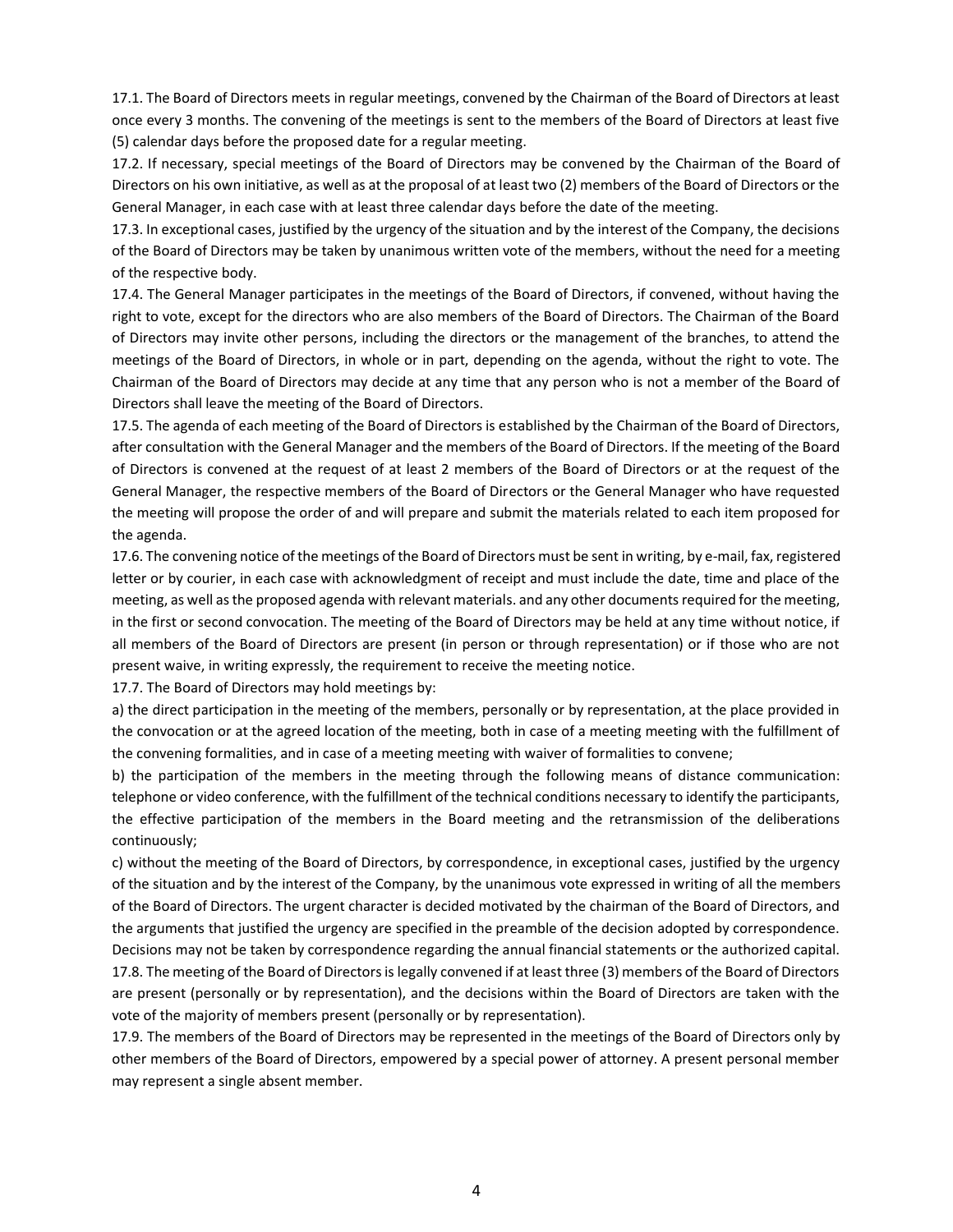17.10. A Minutes will be drawn up at each meeting, which will include the names of the participants, the agenda, the decisions taken and any separate opinion. The minutes shall be signed by the chairman of the meeting, by at least one other director and by the secretary of the meeting.

# **Article 18 - Duties of the Board of Directors**

# **Art. 18 - Duties of the Board of Directors:**

18.1. The Board of Directors is responsible for fulfilling all the useful and necessary acts in order to achieve the object of activity of the Company, including regarding the administration of the eventual investments of the Company, except for the attributions that are by law assigned to the general meetings of shareholders.

18.2. The management of the Company is appointed, by the Board of Directors, to the General Manager of the Company. If the Board of Directors appoints other managers in addition to the General Manager, certain attributions may also be delegated to the respective directors. The General Manager is elected by the Board of Directors and can be elected both from the members of the Board of Directors and from outside them.

18.3. The Board of Directors has the following attributions that cannot be delegated to the General Manager and / or to other directors:

a) establishes the main directions of activity and development of the Company;

b) establishes the accounting policies and the financial control system and approves the financial planning;

c) appoints and dismisses the General Manager as well as, as the case may be, other managers, establishes their competencies and responsibilities as well as their remunerations within the limits approved by the general meeting of shareholders and approves the management contract to be concluded with them;

d) supervises the activity of the managers and represents the Company in the relations with the managers;

e) prepares the annual report, approves the individual / consolidated financial statements of the Company before submitting them to the approval of the general meeting;

f) draws up the business plan and the budget of revenues and expenses for the following year, organizes the general meetings of the shareholders and carries out the decisions adopted by the general meetings of the shareholders;

g) introduces the request to open the insolvency procedure against the Company;

h) fulfills the attributions delegated by the general meeting of shareholders;

i) approves the Regulation on the organization and functioning of the Board of Directors;

j) represents the Company in its relations with the General Manager and, as the case may be, the directors of the Company;

k) convenes the general meetings of the Company's shareholders.

l) approves significant transactions with related parties (i.e. any transfer of resources, services or obligations regardless of whether or not it involves the payment of a price, the individual or cumulative value of which represents more than 5% of the Company's net assets, according to the latest financial reports published by the Company);

m) Establishes the main terms and conditions of the legal acts concluded by the General Manager, in the name and on behalf of the Company, having as object the opening / closing of current accounts with banking or non-banking financial institutions, credit / loan contracts / accessing or closing any other banking and / or financing product of the Company from banking institutions, credit institutions and / or other banking or non-banking financial institutions whose value is between a minimum of **500,000 (five hundredths) Euro - a maximum of 2,000,000 (two million) Euro.**

n) Establishes, in compliance with art. 12.5 letter m) and n), the main terms and conditions of the legal acts concluded by the general manager, in the name and on behalf of the Company, having as object the guarantees granted by the Company, whose value is between minim**um 500,000 (five hundredths) Euro - maximum 2,000 .000 (two million) Euros**, including for guaranteeing the financial obligations resulting from the contracting of some loans, through movable mortgages on all the company's accounts, as they will be requested / agreed by the financiers, in order to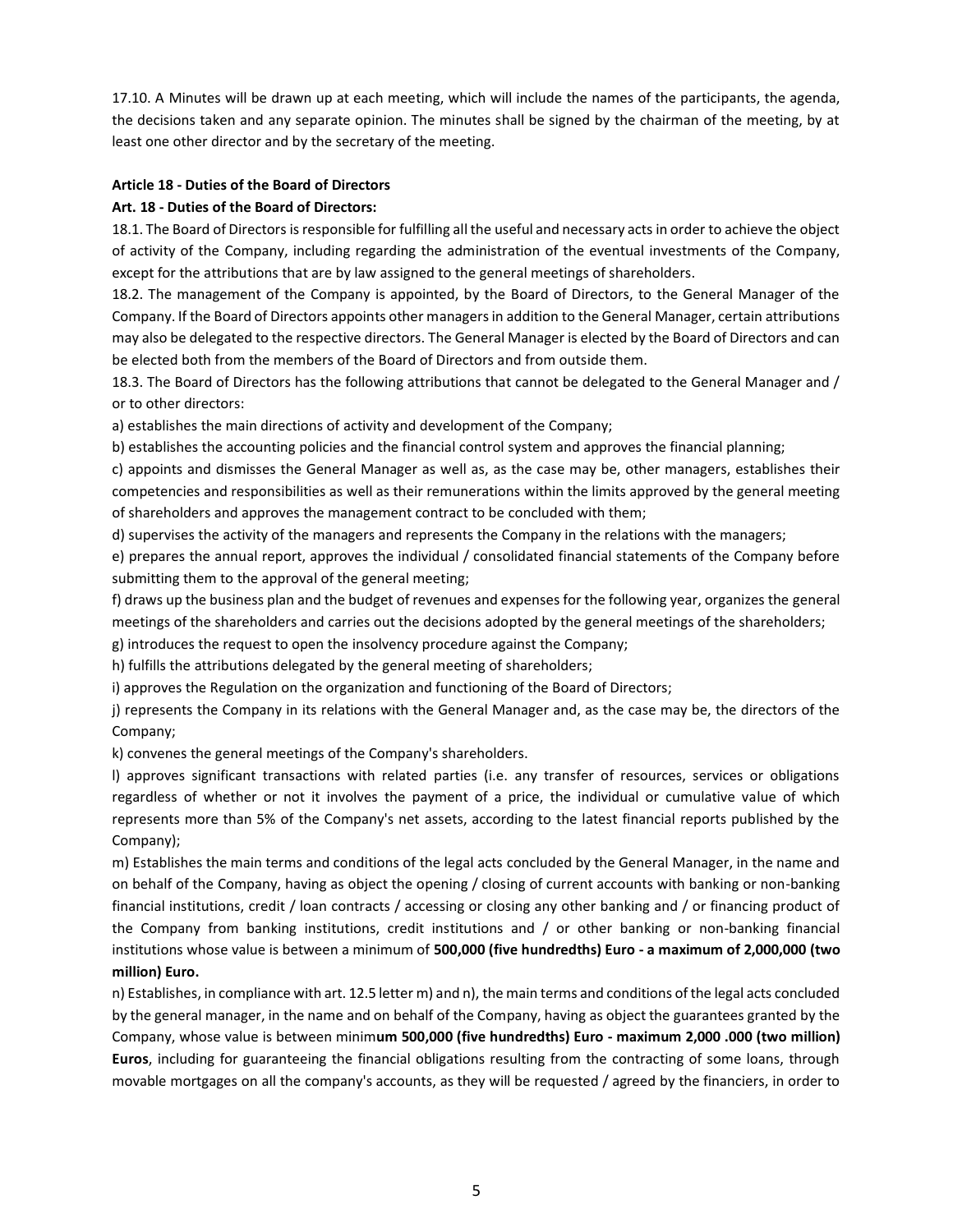grant the loans. for the conclusion of any additional acts of modification and / or supplementation of the credits existing or to be contracted.

18.4. If the Board of Directors finds that half of the share capital has been lost, it is obliged to convene an extraordinary general meeting to decide on the reconstitution of the capital, its limitation to the remaining amount or the dissolution of the Company.

18.5. The members of the Board of Directors are obliged to make available to the shareholders and the financial auditor, at their request, all the documents of the Company, for which the law or the constitutive act provides this obligation.

18.6. The directors are jointly and severally liable to the Company for:

a) the reality of the payments made by the shareholders;

b) the real existence of the dividends paid;

c) the existence of the registers required by law and their correct keep;

d) the exact fulfillment of the decisions of the general meetings;

e) the strict fulfillment of the duties that the law or the memorandum of association impose.

18.7. The members of the Board of Directors are jointly and severally liable with their immediate predecessors if, being aware of the irregularities committed by them, they do not communicate them to the financial auditor.

18.8. The members of the Board of Directors who have in a certain operation, directly or indirectly, interests contrary to the interests of the Company, must not take part in any deliberation regarding this operation. The same obligation is applicable to the member of the Board of Directors who, in a certain operation, knows that his / her spouse, relatives or relatives are interested up to and including the fourth degree.

18.9. The administrator who has not complied with the provisions of point 18.8 will be liable for the damages that have resulted for the Company.

18.10. The members of the Board of Directors are liable for the damages caused to the Company because of the non-execution of their obligations or of their defective execution.

18.11. The Board of Directors may establish advisory committees that make recommendations to the Board of Directors.

### **Article 19 - Executive Management**

19.1. The Board of Directors delegates the management of the Company to the General Manager of the Company. If the Board of Directors appoints other directors in addition to the General Manager, certain attributions may be delegated to the respective directors.

19.2. The Board of Directors appoints the General Manager for a **period of 2 (two) years**, who will exercise the attributions and have the responsibilities specific to the position held.

19.3. The executive directors exercise their attributions based on a mandate contract concluded with the Company. **Article 20 – General Manager**

20.1. The General Manager is authorized, empowered and appointed to represent the Company in relations with third parties, with full powers and authority - always with respect and within the limits of the powers reserved exclusively to the Board of Directors and / or the general meeting - to perform any operations, pecuniary or nonpecuniary, as well as to engage the Company and to negotiate, approve, modify, sign, terminate and execute any kind of documents, regardless of their nature - commercial, civil, administrative, financial or any other nature - and regardless of contracts, conventions, protocols, memoranda, bilateral or multilateral agreements, additional documents, statements, requests or other documents regarding the Company's activity, except for matters reserved, according to law and / or the articles of incorporation, within the competence of the Board of Directors and / or general meeting of shareholders (for which the approval of the body is required and competent management) 20.2. The General Manager is responsible for the daily development of the Company's activity within the limits established by decision of the Board of Directors, by the provisions of the present constitutive act and by the applicable law.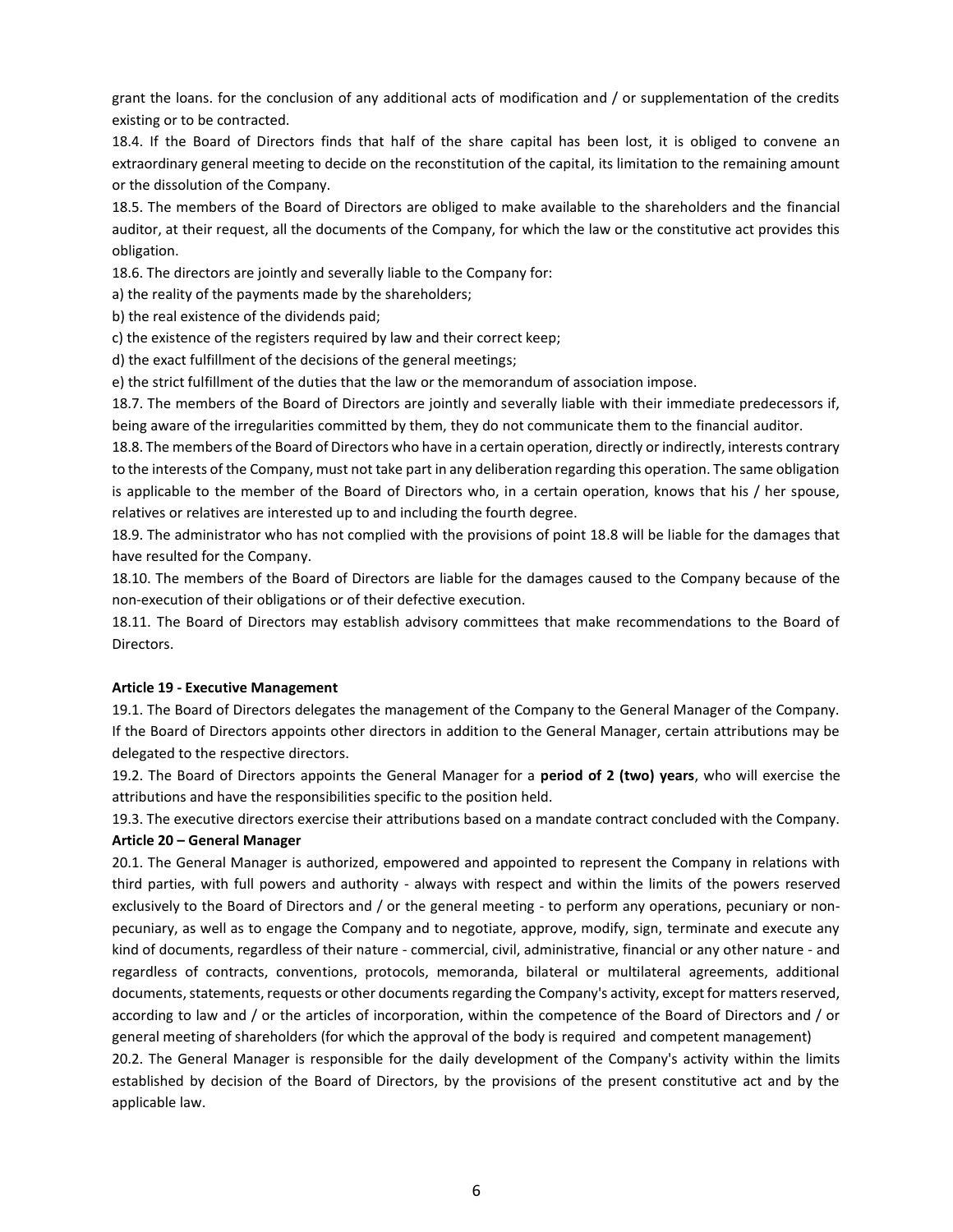20.3. The main attributions of the General Manager are the following:

a) represents and engages the Company in relation to third parties;

b) approves the operations of purchase and sale of goods;

c) approves the acquisition, alienation, exchange or guarantee of assets from the category of fixed assets of the Company under the condition, in the cases provided by law and the articles of incorporation, with the prior approval of the main terms and conditions of the contract, by the extraordinary general meeting shareholders; (according to point 12.5 letter m) above);

d) approves the lease of tangible assets as well as the associations, provided, in the cases provided by law and the articles of association, the prior approval of the main terms and conditions of the contract by the extraordinary general meeting of shareholders (point 12.5 letter n) above;

e) decides the granting, modification, withdrawal of the signature right in the bank and establishes the limits regarding the signature right granted to third parties;

f) decides on the establishment or abolition of secondary offices: branches, agencies, representatives or other such units without legal personality;

g) decides, represents the Company with full powers, concludes and signs legal acts regarding operations with term deposits and certificates of deposit with commercial banks, investments, fund units of Open-End Investment Funds, direct or capital market operations, money market operations, government securities operations, derivative operations.

h) decides, represents the Company with full powers, concludes and signs legal acts by which it commits the Company regarding the opening / closing of current accounts with banking or non-banking financial institutions, credit / loan contracts / accessing or closing any other banking product and / or financing of the Company from banking institutions, credit institutions and / or other banking or non-banking financial institutions whose value **does not exceed 500,000 (five hundredths) Euro**.

i) decides, represents the Company, concludes and signs legal documents regarding the guarantees granted by the Company, whose value does **not exceed 500,000 (five hundredths) Euro**, including for the guarantee by the Company of the financial obligations resulted as a result of contracting loans, by all the company's accounts, as they will be requested / approved by the financiers, in order to grant the loans.

j) adopts any other decisions regarding the current activity of the Company;

k) hires and dismisses the Company's staff;

l) performs the collection and payment operations, according to the granted competencies;

m) concludes any kind of commercial, civil contracts, for the realization of the object of activity of the Company, within the limits of the law and of the present constitutive act;

n) solves any other problems related to the operative management of the Company.

o) coordinates the managers including by establishing the priorities and the content of the actions to be fulfilled, in order to achieve the general objectives of the Company and those established by the Board of Directors for the directors. In this sense, the other directors report, upon request, to the General Manager regarding the fulfillment of their attributions regarding the management of the Company.

p) prepares proposals regarding the appointment and dismissal of the members of the boards of directors of the Company's branches;

q) represents the Company and votes on its behalf at the general meetings of the shareholders / associates of the Company's subsidiaries;

20.4. In order to carry out the adopted decisions, the General Manager may mandate a person from within the Company to represent the Company in order to negotiate and conclude legal acts. The mandate will be granted by written decision of the General Manager and will include the mentions regarding its scope for each operation undertaken. The General Manager may delegate any of his duties on the basis of his written decision.

20.5. All persons who have a right to represent the Company in relation to third parties will be registered in the Trade Register.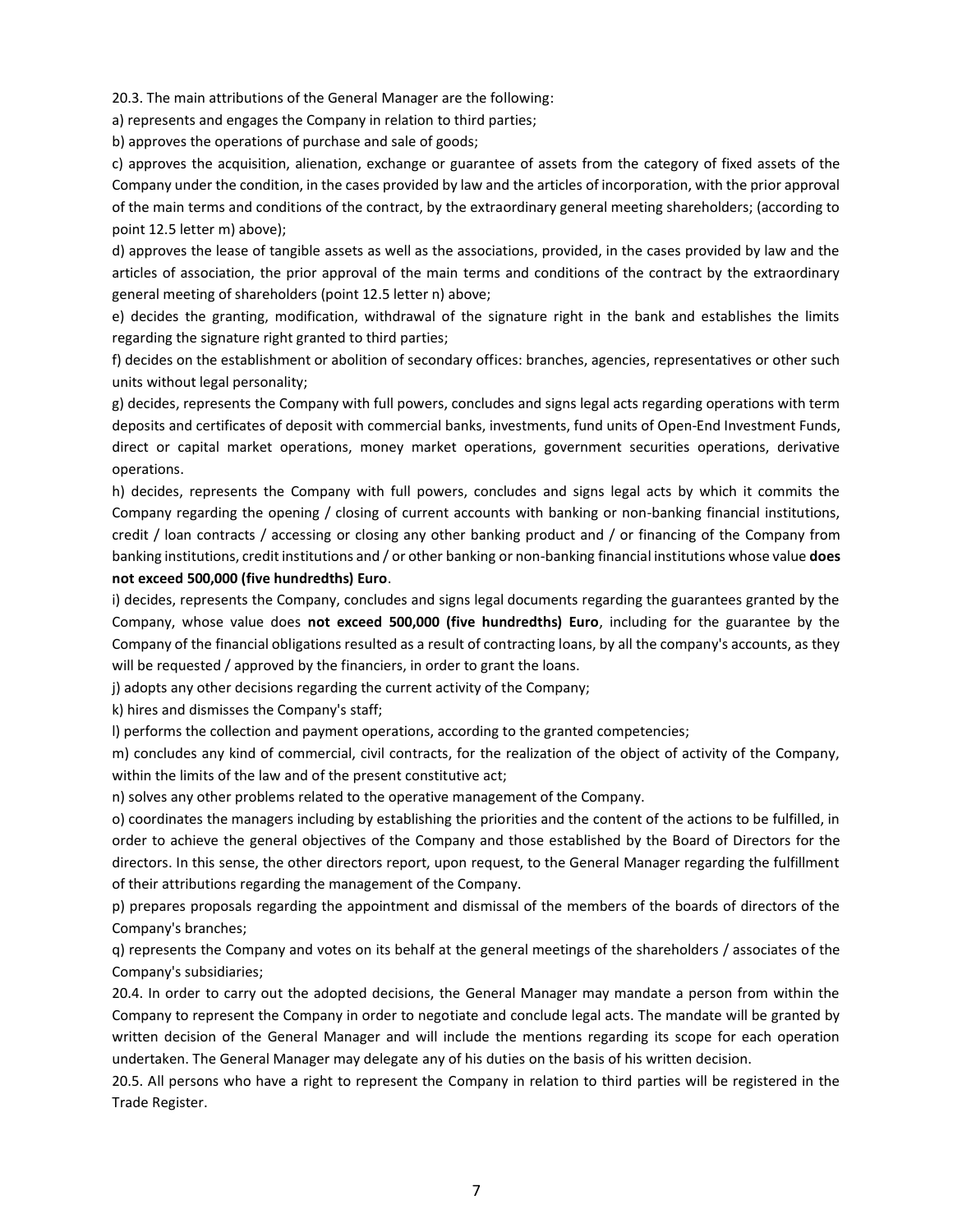20.6. In the relationship with third parties, the Company is represented and engaged by the signature of the General Manager - the sole signature.

20.7. In case the Board of Directors appoints other directors, the Company is represented and employed by the unique signature of any director who has delegated attributions from the Board of Directors. Point 20.4 above applies to any director appointed by the Board of Directors.

20.8. The General Manager, as well as any other director appointed by the Board of Directors has the obligation to make available to the Board of Directors any document or information required by the Board of Directors related to the management of the Company.

20.9. The directors will periodically inform the members of the Board of Directors regarding the key issues related to the Company's business, corporate governance, management and regulatory issues.

#### **Decision no. 2**

#### **Approval of the increase of the share capital of the Company**

**In the presence of shareholders representing [•]% of the share capital and [•]% of the total voting rights, with the affirmative vote of the shareholders representing [•]% from the votes of the present shareholders, represented or who expressed their vote by correspondence, with the negative vote of the shareholders representing [•]% from the votes of the present, represented shareholders or who expressed their vote by correspondence (there being [•] abstentions):**

### **Approved/Rejected**

The increase of the share capital of the Company with the amount **of 9,975,000 lei** (**nine million nine hundred seventy-five thousand**) lei, by issuing a number **of 49,875,000 (forty**-**eight million eight hundred seventy-five thousand)** new shares with a nominal value **of 0.2 lei** / **share** for the benefit of all shareholders registered in the Register of Shareholders kept by the Central Depository on the registration date established by the **EGMS.**

The distribution of the newly issued shares will be made according to **formula 3 (three) newly** issued shares for each share held. The increase of the share capital will be achieved by using the following sources:

• partial capitalization of the issue premiums amounting to **RON 9,975,000 lei (nine million nine hundred and seventy-five thousand).**

Consequently, the share capital of the Company will be increased from **RON 3,325,000**, divided into **16,625,000 shares**, each with a nominal value of **0.2 Lei,** to the amount of **RON 13,300,000**, divided into **66,500,000 shares with a nominal value of 0.2 Lei.**

# **Decision no. 3**

### **Setting forth the registration date, ex-date and the payment date**

**In the presence of shareholders representing [•]% of the share capital and [•]% of the total voting rights, with the affirmative vote of the shareholders representing [•]% from the votes of the present shareholders, represented or who expressed their vote by correspondence, with the negative vote of the shareholders representing [•]% from the votes of the present, represented shareholders or who expressed their vote by correspondence (there being [•] abstentions):**

### **Approved/Rejected**

For the above capital increase operation, of the registration date **09.06.2022**, of the ex-date date **08.06.2022** and of the payment date **10.06.2022.**